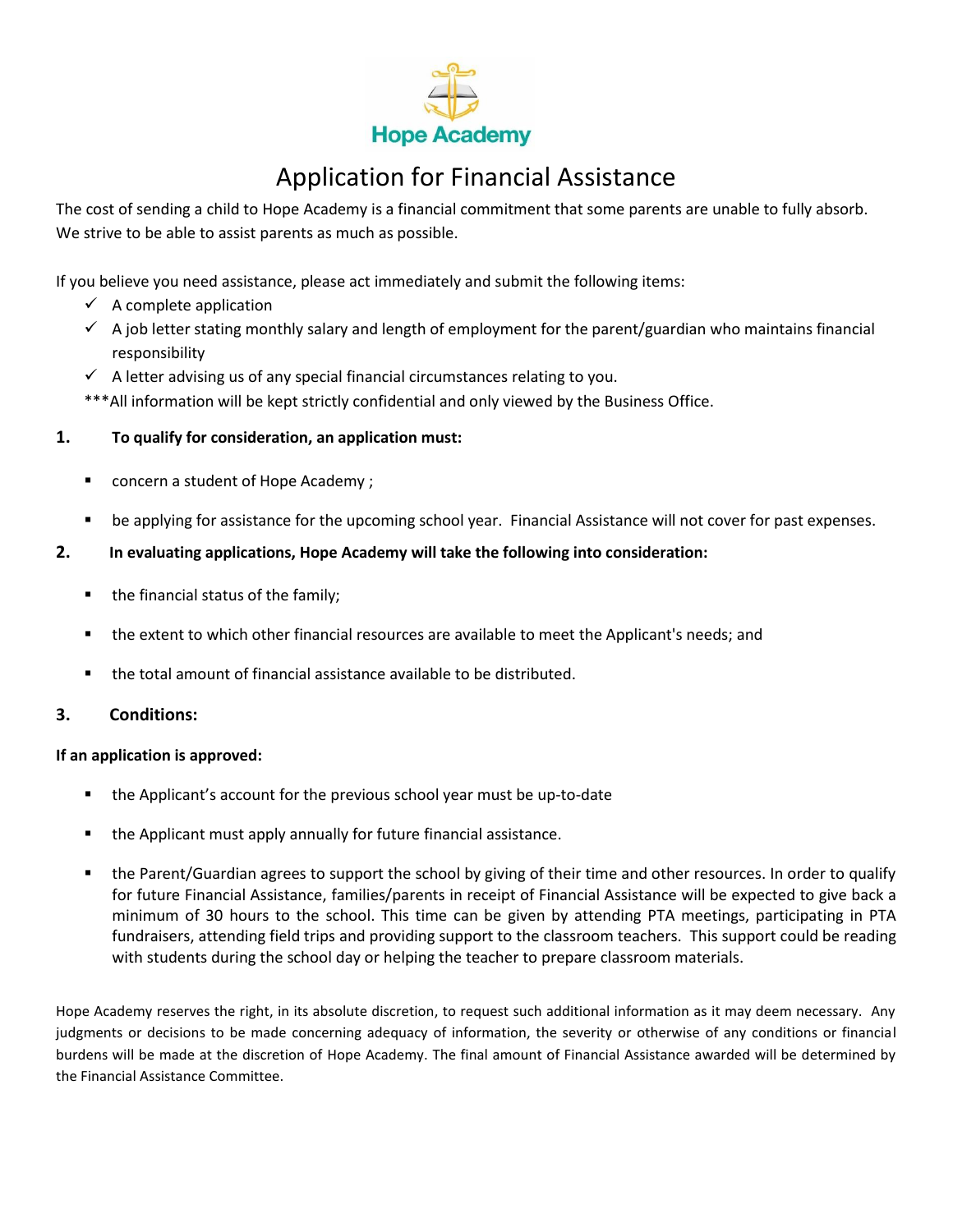# *Application Form*

| <b>Personal Information</b>                            |            |                       |                                               |  |  |
|--------------------------------------------------------|------------|-----------------------|-----------------------------------------------|--|--|
|                                                        |            |                       |                                               |  |  |
| <b>Parent/Guardian 1</b>                               |            |                       |                                               |  |  |
|                                                        |            |                       |                                               |  |  |
|                                                        |            |                       |                                               |  |  |
|                                                        |            |                       |                                               |  |  |
|                                                        |            |                       |                                               |  |  |
| Current Marital Status: Married / Divorced / Separated |            |                       |                                               |  |  |
|                                                        |            |                       |                                               |  |  |
|                                                        |            |                       |                                               |  |  |
|                                                        |            |                       |                                               |  |  |
| How long employed: ________________________            |            |                       | Job Title: __________________________________ |  |  |
|                                                        |            |                       |                                               |  |  |
| Parent/Guardian 2                                      |            |                       |                                               |  |  |
|                                                        |            |                       |                                               |  |  |
|                                                        |            |                       |                                               |  |  |
|                                                        |            |                       |                                               |  |  |
| Current Marital Status: Married / Divorced / Separated |            |                       |                                               |  |  |
|                                                        |            |                       |                                               |  |  |
|                                                        |            |                       |                                               |  |  |
|                                                        |            |                       |                                               |  |  |
|                                                        |            |                       |                                               |  |  |
| How long employed: ______________________              |            |                       |                                               |  |  |
|                                                        |            |                       |                                               |  |  |
| <b>Financial Information</b>                           |            |                       |                                               |  |  |
| <b>Annual Household Income:</b>                        |            |                       |                                               |  |  |
| CI\$20,000 - \$30,000<br><u> 1990 - Jan Barnett, p</u> |            | CI\$60,000 - \$70,000 |                                               |  |  |
| CI\$30,000 - \$40,000                                  |            | CI\$70,000 - \$80,000 |                                               |  |  |
| CI\$40,000 - \$50,000<br>$\overline{\phantom{a}}$      |            | CI\$80,000 - \$90,000 | <u> Liberatura de la p</u>                    |  |  |
| CI\$50,000 - \$60,000                                  |            | Over CI\$90,000       |                                               |  |  |
|                                                        |            |                       |                                               |  |  |
| Home:                                                  |            |                       |                                               |  |  |
| Rent $\{\}$                                            | Own $\{\}$ |                       | Other $\{\}$                                  |  |  |
|                                                        |            |                       |                                               |  |  |

Please note that all information contained in this form will be kept confidential and will not be shared with any other person or institution other than the Hope Academy Business Office.

 $\mathsf L$